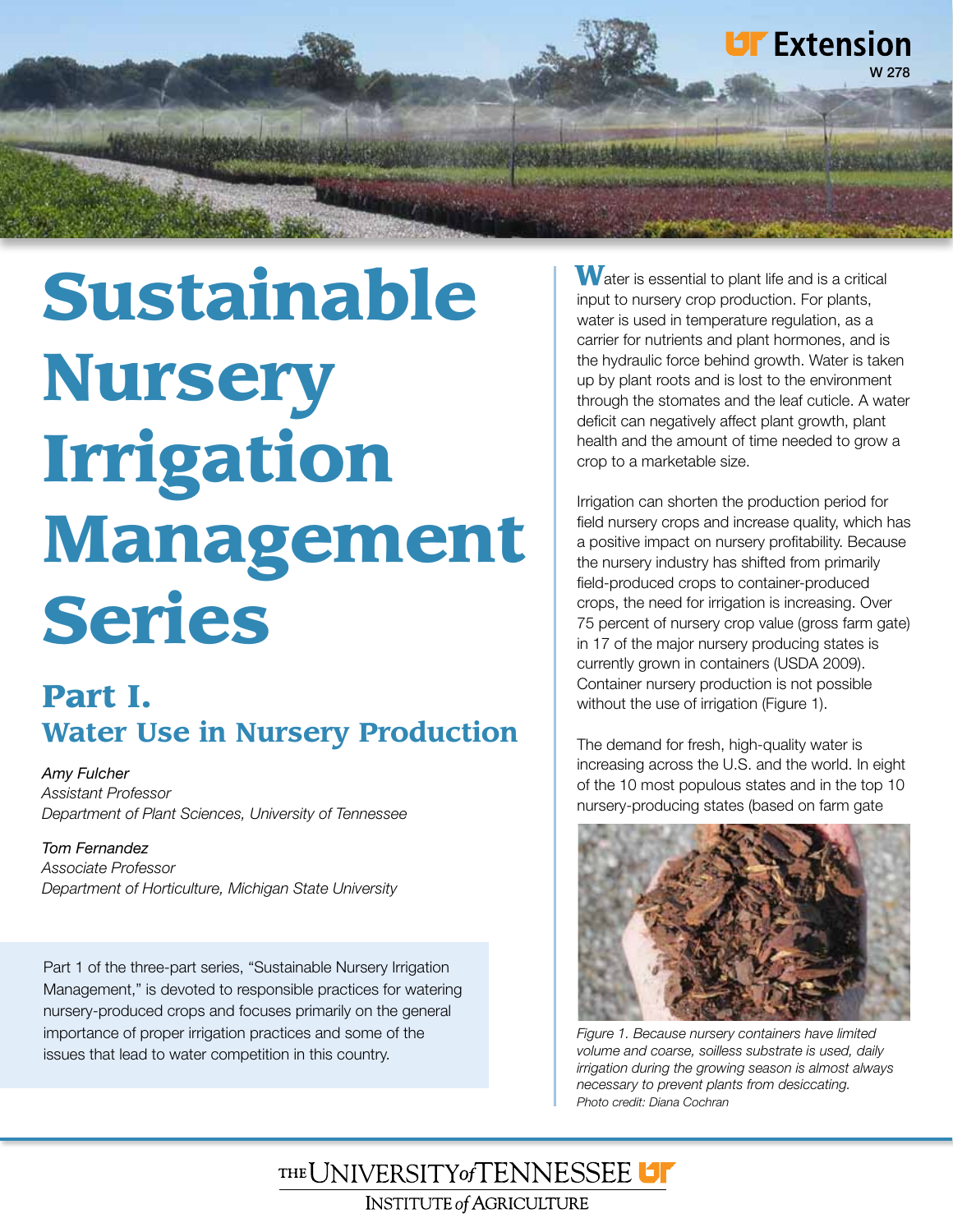value), competition between human, industrial and agricultural water use is becoming a major issue. Most wholesale nurseries require relatively large amounts of water for irrigation (Figure 2). A container nursery with 70 percent of the land in production under overhead irrigation could use between 14,000 to 19,000 gallons of water per acre per day during the peak growing season.

ability to use lower-quality alternative water sources depends on the type and quantity of contaminants in the source water and the sensitivity of specific species to those contaminants.

Overhead irrigation is commonly used to produce small containers (5 gallon and smaller). Inefficient application can occur easily with overhead irrigation due to a lack of delivery uniformity, which can be



*Figure 2. Container nurseries require large volumes of water. Photo credit: Amy Fulcher*

Scientists and industry leaders anticipate that there will be less water available for agricultural production in the future. U.S. municipalities in California, Delaware, Florida, Maryland, Michigan, North Carolina, Oregon and Texas already have responded to competition for water and/or concerns regarding water quality and runoff by creating legislation to monitor or regulate irrigation practices (Fernandez et al. 2009). Growers and researchers are exploring novel ways to alleviate this concern.

Nurseries have two main strategies for alleviating competition for water: improved irrigation efficiency and use of alternative, possibly lower-quality water from nontraditional sources. Many practices can improve efficiency, including irrigation scheduling, refining irrigation volume, irrigation system selection and delivery, substrate composition, plant spacing, and plant grouping within irrigation zones. The

caused by inappropriate system design or clogged or damaged emitters (Figure 3). This leads to over- or under-irrigation of part or all of the target crops. In addition to poor delivery uniformity contributing to inefficient irrigation application, container spacing plays a

substantial role in application efficiency. Up to 80 percent of overhead irrigation misses the intended target depending on pot spacing (Gilliam et al. 1992). The potential consequences of inefficient irrigation

include wasted water; increased nutrient and pesticide leaching (removing nutrients and pesticides from the foliage, root zone and production surfaces); increased water runoff and movement of contaminants in runoff; increased biotic and abiotic stresses; reduced plant growth; increased plant death; and increased production duration (Figure 4). The potential consequences of under-irrigation include the latter four.

Water is necessary for industrial, municipal and agricultural purposes. Nursery crop production, especially container production, is dependent on water to grow healthy crops in a reasonable time period. Nursery crop production is often located in or near populated regions of the U.S., which can create competition for water. Growers can use several strategies covered in the UT Extension publications, "W 278: Part II. Strategies to Increase Nursery Crop Irrigation Efficiency" and "W 279: Part III. Strategies to Manage Nursery Runoff," to increase irrigation efficiency and manage nursery runoff.



*Figure 3. Overhead irrigation often provides nonuniform water delivery within an irrigation zone. Here, water is being released unevenly from the emitter. Also, the irrigation zone is irrigating beyond the production block, thus wasting water. Photo credit: Amy Fulcher*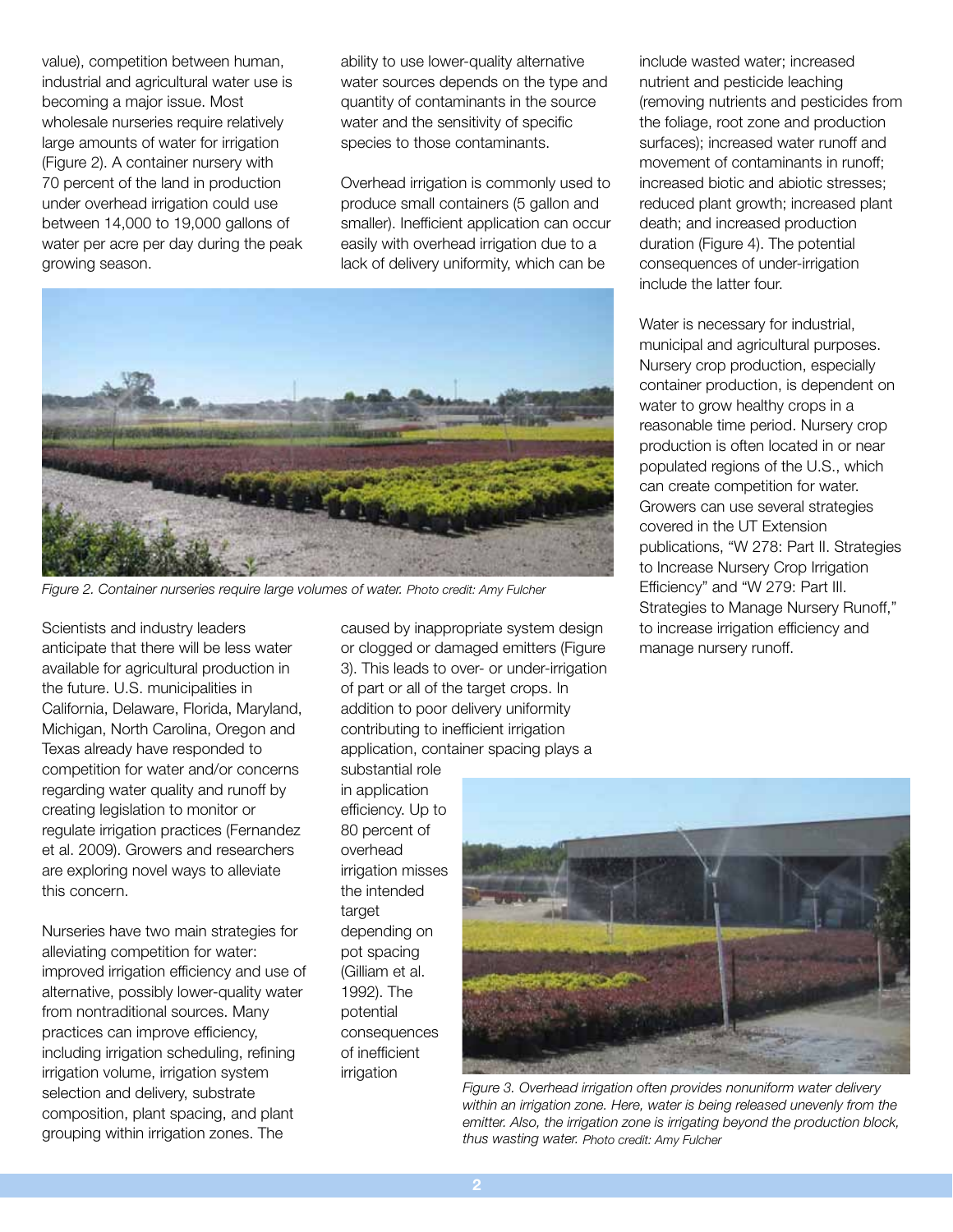

*Figure 4. Over- and under-irrigation can lead to unmarketable plants due to poor plant quality, disease and death. Photo credit: Amy Fulcher*

#### Glossary of Terms

**Cuticle** – Protective waxy layer on the outside of leaves.

**Irrigation Efficiency**  $-$  Calculation that can refer to one of the three following aspects of nursery crop irrigation: 1. amount of water beneficially used divided by amount of water extracted, 2) amount of water retained in pot (or soil) divided by amount extracted or 3) amount of yield increase (yield irrigated crop – yield nonirrigated crop) divided by amount of water extracted.

**Stomates/Stoma** - Small openings, generally on the lower leaf surface, that permit gas exchange for photosynthesis and loss of water vapor (transpiration).

**Water Deficit**  $-$  Condition in which less water than is needed is available to a plant.

#### **Resources**

- Beeson, R.C. 2006. Relationship of plant growth and actual evapotranspiration to irrigation frequency based on management allowed deficits for container nursery stock. J Amer. Soc. Hort. Sci. 131:140-148.
- Beeson Jr., R.C., M.A. Arnold, T.E. Bilderback, B. Bolusky, S. Chandler, H.M. Gramling, J.D. Lea-Cox, J.R. Harris, P.J. Klinger, H.M. Mathers, J.M. Ruter, and T.H. Yeager. 2004. Strategic vision of container nursery irrigation in the next ten years. J. Env. Hort. 22:113-115.
- Fernandez, T., J.D. Lea-Cox, G. Zinati, C. Hong, R. Cabrera, D. Merhaut, J. Albano, M. van Iersel, T.H. Yeager, and D. Buhler. 2009. NCDC216: A multistate group for water management and quality for ornamental crop production and health. Proc. So. Nur. Assoc. Res. Conf. 54:35-38.
- Gilliam, C.H., D.C. Fare, and A. Beasley. 1992. Nontarget herbicide losses from application of granular ronstar to container nurseries. J. Environ. Hort. 10:175-176.
- Majsztrik, J., A.G. Ristvey, and J.D. Lea-Cox. 2011. Water and nutrient management in the production of container-grown ornamentals. In J. Janick, editor. Hort. Rev. 38:253-297. John Wiley and Sons, Hoboken, New Jersey.
- Turral, H., J. Burke, and J.-M. Faurès. 2011. Climate change, water, and food security. Water Reports, No. 36. Food and Agriculture Organization of the United Nations, Rome. http://www.fao.org/docrep/014/i2096e/i2096e.pdf. Accessed October 4, 2011.
- U.S. Department of Agriculture. 2008. 2007 Census of Agriculture, Washington, D.C.
- White, S.A., M.D. Taylor, R.F. Polomski, and J.P. Albano. 2011. Constructed wetlands: A how to guide for nurseries. http://www.clemson.edu/extension/horticulture/nursery/images/cws\_howtoguide\_small.pdf
- Wilson, P.C., and J.P. Albano. 2011. Impact of fertigation versus controlled-release fertilizer formulations on nitrate concentrations in nursery drainage water. HortTechnology. 21:176-180.
- World Water Council. http://www.worldwatercouncil.org/index.php?id=25.
- Yeager, T., T. Bilderback, D. Fare, C. Gilliam, J. Lea-Cox, A. Niemiera, J. Ruter, K. Tilt, S. Warren, T. Whitewell, and R. Wright.